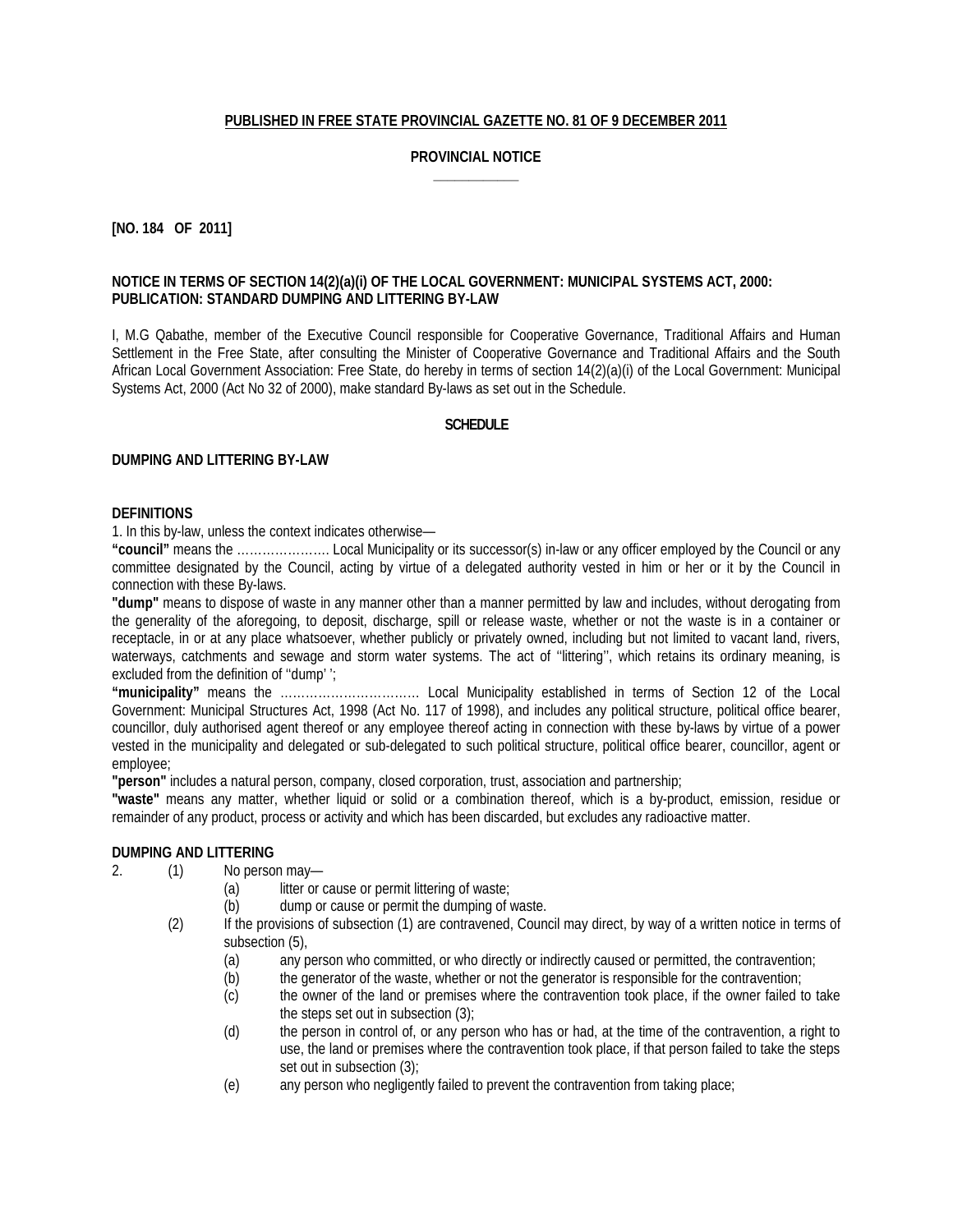to cease the contravention in a specified time, or to prevent a further contravention or the continuation of the contravention, and to take whatever steps Council considers necessary to clean up or remove the waste, to rehabilitate the affected facets of the environment and to ensure that the waste, and any contaminated material which cannot be cleaned or rehabilitated, is disposed of lawfully.

- (3) A person who owns land or premises, or who is in control of or has a right to use land or premises, may not use or permit the use of the land or premises for unlawful dumping of waste and must take reasonable steps to prevent the use of the land or premises for this purpose.
- (4) Council may issue notices—
	- (a) for the purposes of giving directions in terms of subsection  $(2)$ ;
	- (b) for compelling persons to comply with their obligations under subsections (3); and
	- (c) for any other purpose under this by-law, and may, in the notice, specify a reasonable time within which the directions given in the notice must be complied with.
- (5) In addition, or as an alternative to, the steps set out in subsection (2), or if a person fails to comply with directions given in a notice issued under subsection (4), Council may itself take whatever steps it considers necessary to clean up or remove the waste, to rehabilitate the premises or place and affected facets of the environment at which the waste has been dumped and to ensure that the waste, and any contaminated material which cannot be cleaned or rehabilitated, is disposed of lawfully. Council may then recover the costs of taking these steps from any of the persons listed in subsection (2), who shall be jointly and severally liable therefore.
- (6) The costs claimed under subsection (5) must be reasonable and may include, but are not limited to, labour, administrative, overhead, investigation and prosecution costs.

# **OFFENCES**

3. Any person who contravenes section 2(1) is guilty of an offence.

# **PENALTIES AND CONVICTIONS**

- 4. (1) Any person guilty of an offence under section 3 is liable to a fine or imprisonment for a period not exceeding one year, or to both a fine and such imprisonment.
	- (2) A court convicting a person of a first offence under this by-law may impose a sentence of community service in place of a fine or imprisonment.
	- (3) A court may, when considering sentence, take into account as aggravating circumstances that, inter alia—
		- (a) a convicted person has delayed in complying with the terms of any notice or directions given to the person under this by-law;
		- (b) a financial advantage was or would have been gained by a convicted person in consequence of the commission of the offence;
		- (c) the dumped waste posed a potential or actual threat to public health, public safety or the environment.
	- (4) If a person is convicted of an offence under this by-law which has caused damage to or loss of property or which has had an adverse impact on the environment then, in addition to any other sentence it imposes, the court may—
		- (a) if the property belongs to another person, and on the application of the injured person or the prosecutor acting on the instructions of the injured person, order the convicted person to pay the injured person compensation for the damage or loss in accordance with section 300 of the Criminal Procedure Act, 1977(Act No. 51 of 1977);
		- (b) order the convicted person to, at his or her cost, and to the satisfaction of the Council, repair the damage and/or make good the loss and/or rehabilitate the environment.
	- (5) If a person is convicted of an offence under this by-law, the court may, in addition to any other punishment which it imposes, issue an order compelling the person to comply, within a period determined by the court, with the relevant provisions of this by-law or, where applicable, with the relevant provisions of any notice issued under this by-law.
	- $(6)$  If—
		- (a) a manager, agent or employee does or omits to do an act which it was his or her duty to do or refrain from doing and which, under this by-law, is an offence for the employer to do or refrain from doing; and
		- (b) the act or the omission of the manager, agent or employee took place because the employer failed to take all reasonable steps to prevent the act or omission;